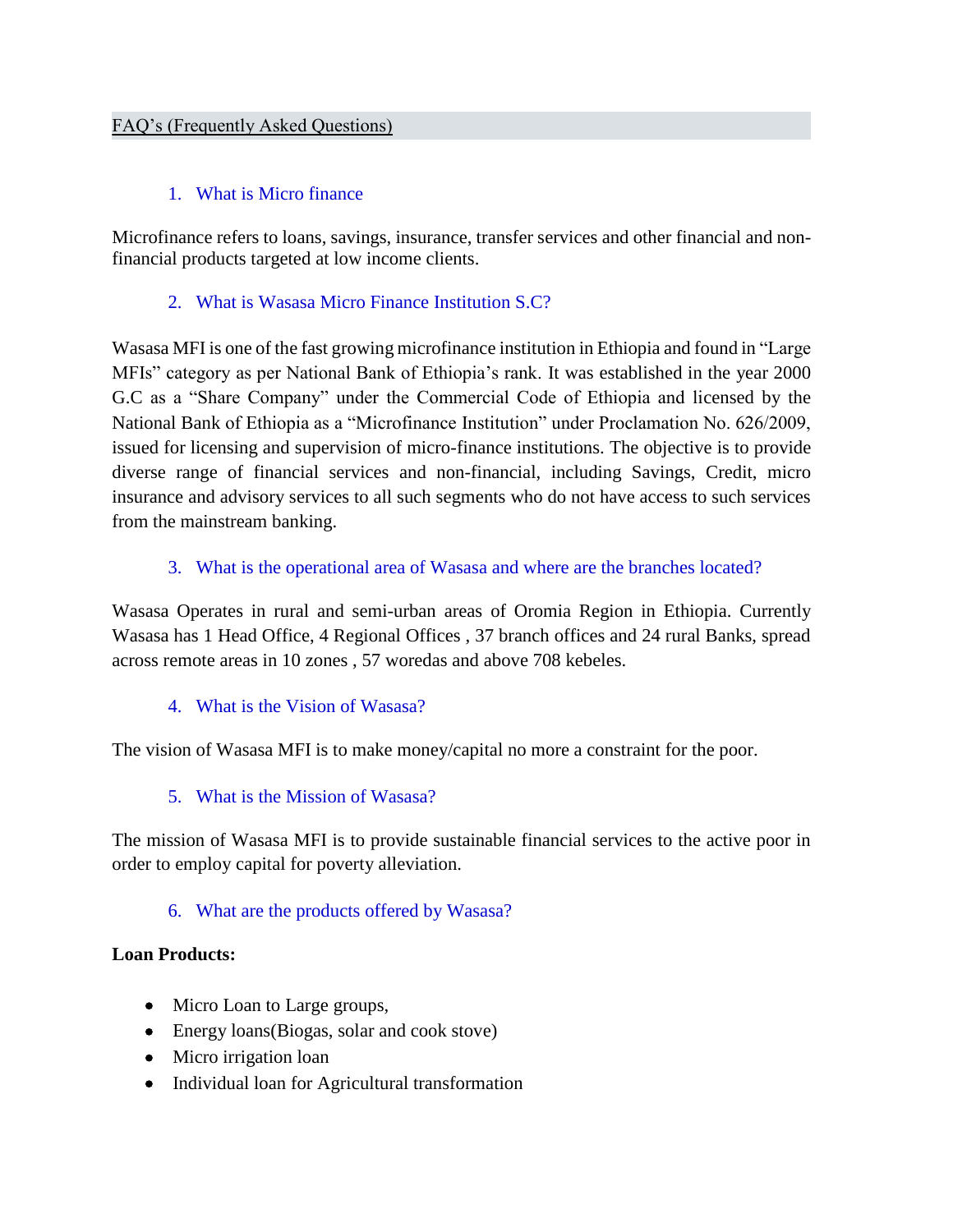- Association and Cooperative loans
- Honey, Malt Barley and Coffee Value chain loans
- Term loan
- Small and Enterprise Loan
- Individual Loans to farmers, petty traders and Low Income Employees, etc.

#### **Savings Products:**

- Mandatory Savings for borrowers
- Voluntary Savings for all customers:
- Passbook Savings account
- Time Deposit and
- Planned Time Deposit, etc.

### **Micro Insurance**:

• Credit Life Insurance for borrowers

### 7. Why do people need micro loans from Wasasa MFIs?

Microcredit is seen as a way to provide poor people with the means to participate in the economy and generate their own income. They may even become to increase their productivity, modernized their farming approach, micro-entrepreneurs and set up small businesses. However, microloans are used for many other purposes as well.

### 8. How Wasasa is different from other MFIs?

At Wasasa, the focus is on enabling the economically active poor to save small amounts out of their incomes and provide them a mitigation mechanism to cope with risks such as loss of income at a later date due to unforeseen events such as drought, disability etc. the poor are encouraged to save in small amount for their future requirements as well. This is done by offering simple and easy to understand products with competitive interest rates, providing excellent customer service and also by creating awareness among clients through customer education programmes. Wasasa also provides loans to the needy customers through its varied loan schemes, thus playing the role of a true financial intermediary, as desired by the regulators.

9. Why Voluntary Deposits are important to Wasasa?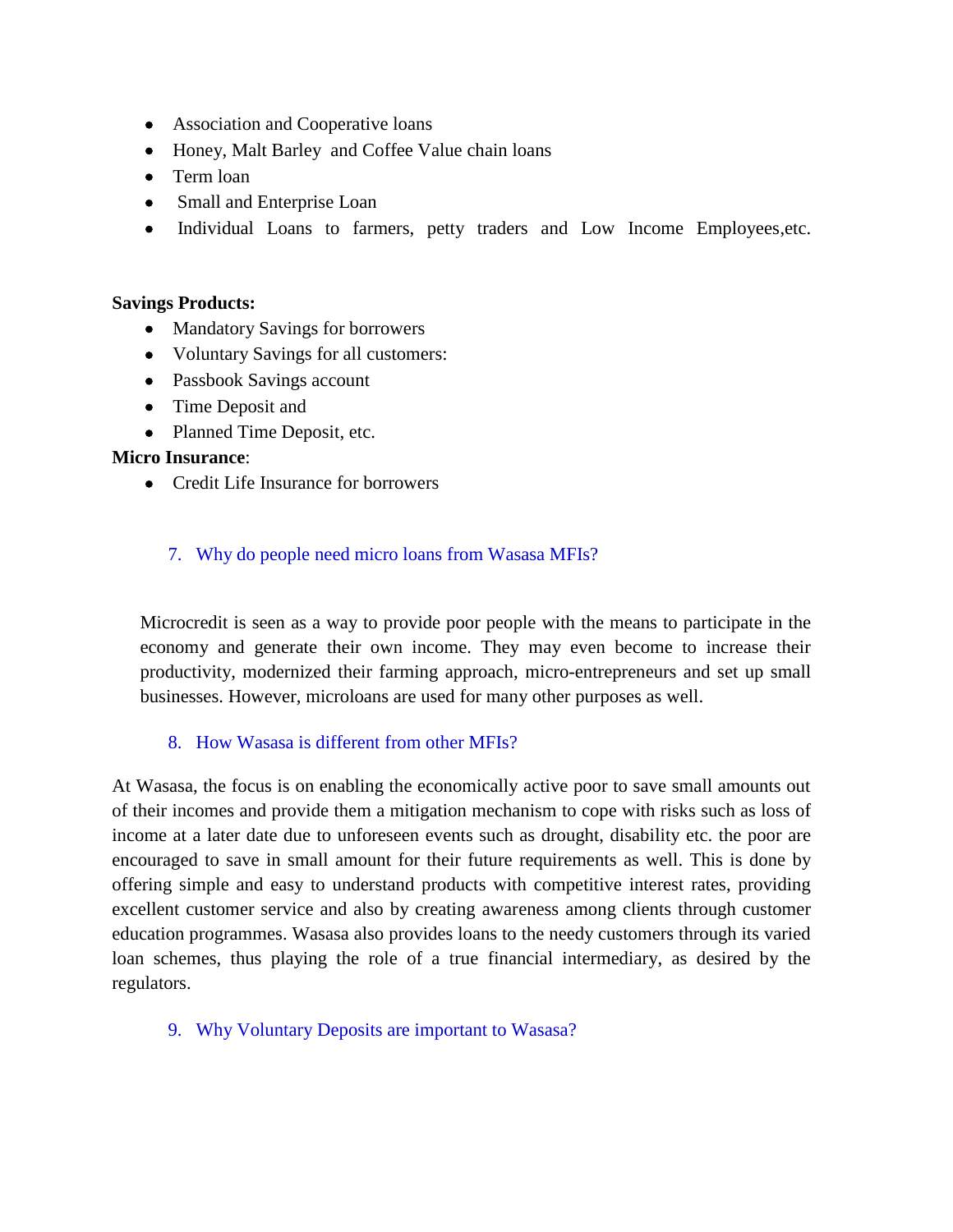Wasasa is licensed as a deposit taking financial institution and the savings collected will help Wasasa to assist more and more economically active poor in promoting agriculture, small business/enterprise, which in turn helps the society to generate income and employment.

| <b>Mandatory Savings</b>                                                                                                                                                                                                                                                                                                                                                                                                                   | <b>Voluntary Savings</b>                                                                                                                                                                                                                                                                                                                                                                                                                                                                                                                                                                                                                                                                                                                                                                                                                                                                                                                                                                                                                                               |
|--------------------------------------------------------------------------------------------------------------------------------------------------------------------------------------------------------------------------------------------------------------------------------------------------------------------------------------------------------------------------------------------------------------------------------------------|------------------------------------------------------------------------------------------------------------------------------------------------------------------------------------------------------------------------------------------------------------------------------------------------------------------------------------------------------------------------------------------------------------------------------------------------------------------------------------------------------------------------------------------------------------------------------------------------------------------------------------------------------------------------------------------------------------------------------------------------------------------------------------------------------------------------------------------------------------------------------------------------------------------------------------------------------------------------------------------------------------------------------------------------------------------------|
| The amount is collected to serve as<br>collateral for the loans disbursed by<br>Wasasa.<br>Group borrowers would be required to<br>deposit amount equal to 10% to 15% of<br>the loan amount as a security for the<br>loan, which can be withdrawn only at<br>the end of the loan cycle on full<br>repayment or towards adjustment of<br>final installment.<br>Interest is credited to the account at<br>monthly intervals at 7% per annum. | The voluntary savings products are<br>offered to encourage saving habit<br>among the poor and to provide them an<br>opportunity to save small amounts as<br>per their convenience, either as a shield<br>against future risks or to accumulate<br>larger sums for specific future uses.<br>Products have been designed to suit<br>$\bullet$<br>various customer needs. Passbook<br>savings offers full liquidity and the<br>customer can deposit any amount when<br>they have surplus and withdraw any<br>amount at any time based on their need.<br>Time<br>deposit and Planned<br>time<br>deposits enable the customers to save<br>for future use. They offer higher<br>interest rate than the passbook<br>accounts.<br>These products are purely voluntary<br>and are not linked to loans, hence can<br>be utilized by both borrowers and<br>general public.<br>Interest rates are 7% per annum for<br>pass book accounts, 7% to 8% for<br>planned time deposits and 7% to 8%<br>for time deposits depending on the<br>period of deposits and negotiation<br>based. |

# 10. Difference between Voluntary and Mandatory Savings?

# 11. Why should we deposit with Wasasa?

Wasasa has a long and proven track record of reliability and excellent customer service. The customer confidence in Wasasa is indicated by the continuously growing number of customers, which are now more than 141,046! The money saved by customers at home/informal sources/ friends and relatives is relatively unsafe and does not yield good returns. Investment in assets, though yielding good return, is prone to risks and the value may come down in case of a urgent need and forced sale. However, money saved with Wasasa is safe, secure, grows with the good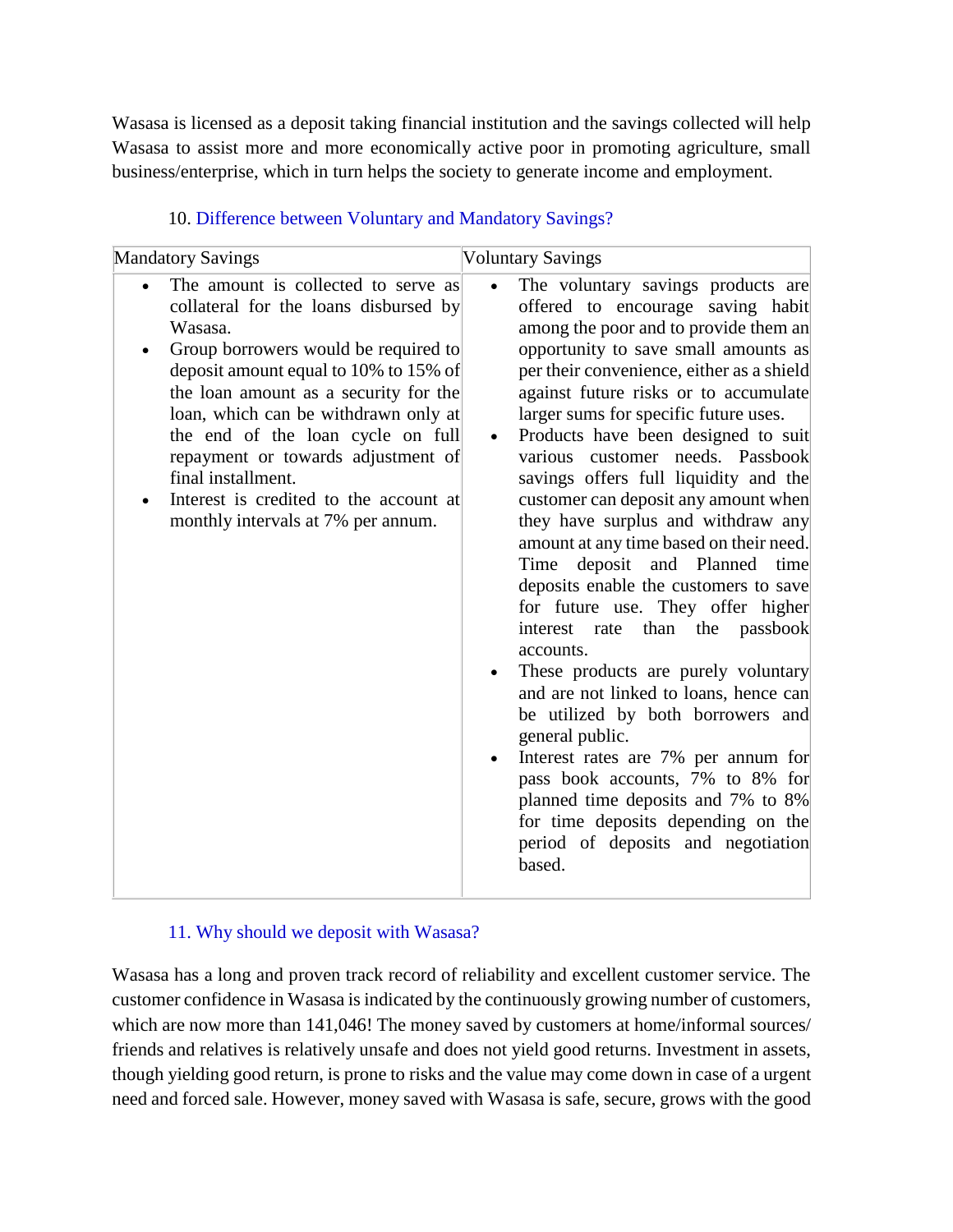interest paid by Wasasa and can be conveniently withdrawn as when needed by the customer. Further, money saved with Wasasa is also useful for the society as it is used by Wasasa to help the poor and needy customers to provide small loans to increase/improve their incomes by investing in agriculture, business/enterprises.

# 12. What is the ownership of Wasasa?

Wasasa is promoted by OSRA (Oromo Self-reliance Association), an NGO actively engaged in the social development and assisting rural poor in Oromia region in improving their incomes and reduction of poverty. Reputed international Development Organizations and local Banks such as WSM, Ethio-Italian Development Cooperation, Terrafina, Cordaid, UNCDF, Commercial Bank of Ethiopia and Awash Bank etc., support Wasasa in its objective of serving the poor through provision of financial services. The Rural Financial Intermediation Programme (RUFIP) of Govt. of Ethiopia, IFAD and other agencies is also extending support to Wasasa both through Loan Funds and Technical support.

# 13. Will you pay the money when I need it?

Wasasa has designed its savings products based on the analysis of different needs of customers. The passbook savings accounts offer unlimited deposits and withdrawals depending on the need of the client. The time deposits and planned time deposits, though designed to accumulate larger sums for future use, can be withdrawn at any time before their maturity subject to a small penalty of interest and advance notice in case of higher amounts. To protect the interest of customers, only small withdrawals will be permitted in the field, where as to withdraw larger amounts, customers need to visit the branch.

| <b>Commercial Banks</b><br>Wasasa<br>Banks generally offer their services in<br>• Wasasa operates in many<br>remote<br>$\bullet$<br>locations in Oromia Region.<br>bigger towns and to urban and semi<br>urban clients.<br>Works with Poor people.<br>Service at door steps<br>Door step services are not available<br>$\bullet$<br>$\bullet$<br>Personalized, Fast and secure service<br>Loan processing and Deposits take<br>$\bullet$<br>longer time. Loans are generally for<br>Higher rate of interest on Deposits.<br>Collects small amounts of savings from<br>large amounts, require collateral<br>Customer must be visit to branch<br>near to customer location.<br>$\bullet$<br>Loans are offered in small amounts<br>location for deposit purpose also.<br>Lower rate of interest on Deposits.<br>which are suitable for most customers<br>$\bullet$<br>in rural areas. The collections are done<br>Planned time deposit facility at door<br>$\bullet$<br>step facility not available at banks<br>at customer locations. |  |
|-------------------------------------------------------------------------------------------------------------------------------------------------------------------------------------------------------------------------------------------------------------------------------------------------------------------------------------------------------------------------------------------------------------------------------------------------------------------------------------------------------------------------------------------------------------------------------------------------------------------------------------------------------------------------------------------------------------------------------------------------------------------------------------------------------------------------------------------------------------------------------------------------------------------------------------------------------------------------------------------------------------------------------------|--|
|                                                                                                                                                                                                                                                                                                                                                                                                                                                                                                                                                                                                                                                                                                                                                                                                                                                                                                                                                                                                                                     |  |
|                                                                                                                                                                                                                                                                                                                                                                                                                                                                                                                                                                                                                                                                                                                                                                                                                                                                                                                                                                                                                                     |  |

# 14. What is difference between Commercial Banks & Wasasa?